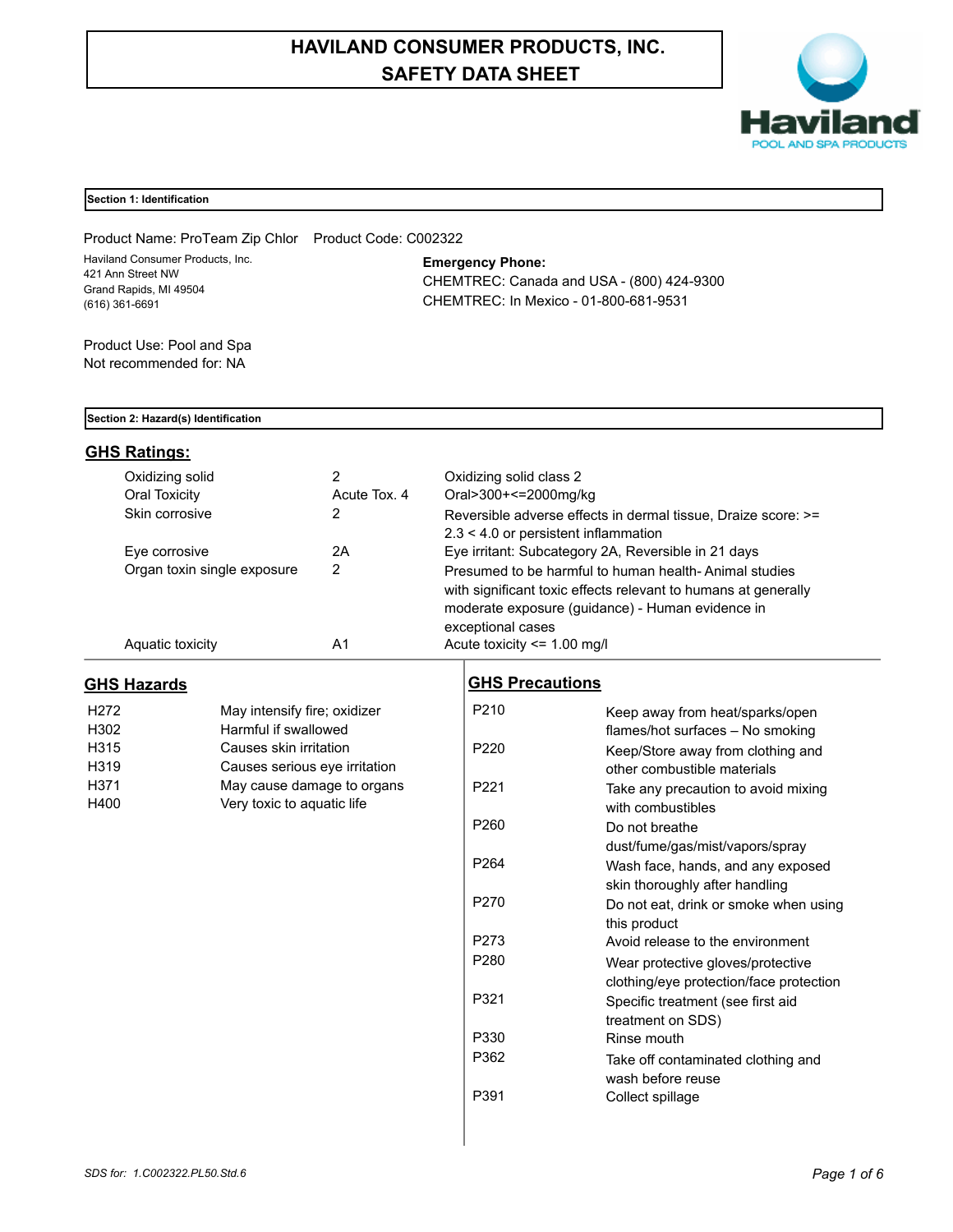| P301+P312        | IF SWALLOWED: Call a POISON<br>CENTER or doctor/physician if you feel<br>unwell                                 |
|------------------|-----------------------------------------------------------------------------------------------------------------|
| P302+P352        | IF ON SKIN: Wash with soap and water                                                                            |
| P305+P351+P338   | IF IN EYES: Rinse cautiously with<br>water for several minutes. Remove<br>contact lenses if present and easy to |
|                  | do – continue rinsing                                                                                           |
| P309+P311        | IF exposed or you feel unwell: Call a<br>POISON CENTER or doctor/physician                                      |
| P332+P313        | If skin irritation occurs: Get medical<br>advice/attention                                                      |
| P337+P313        | If eye irritation persists get medical<br>advice/attention                                                      |
| P370+P378        | In case of fire: Use suitable media for<br>extinction                                                           |
| P405             | Store locked up                                                                                                 |
| P <sub>501</sub> | Dispose of contents/container in<br>accordance with<br>local/regional/national/international<br>regulations     |

# **Danger**



# **Section 3: Composition/Information on Ingredients** Chemical Name / CAS No. | OSHA Exposure Limits | ACGIH Exposure Limits | Other Exposure Limits Sodium dichloro-striazinetrione 2893-78-9 90 to 100%

#### **Section 4: First-aid Measures**

### **Inhalation**

Move person to fresh air. If person is not breathing, call 911 or an ambulance, then give artificial respiration, preferably mouth-to-mouth, if possible. Call a poison control center or doctor for further treatment advise.

#### **Eye Contact**

Hold eye open and rinse slowly and gently with water for 15-20 minutes. Remove contact lenses, if present, after the first 5 minutes, then continue rinsing eye. Call a poison control center or doctor for treatment advise.

# **Skin Contact**

Take off contaminated clothing. Rinse skin immediately with plenty of water for 15-20 minutes. Call a poison control center of doctor for treatment advice.

#### **Ingestion**

Call poison control center, or doctor immediately for treatment advise . Have person sip a glass of water if able to swallow. Do not induce vomiting unless told to do so by the poison control center or doctor. Do not give anything by mouth to an unconscious person.

## **Notes to Physician**

Probable mucosal damage may contraindicate the use of gastric lavage.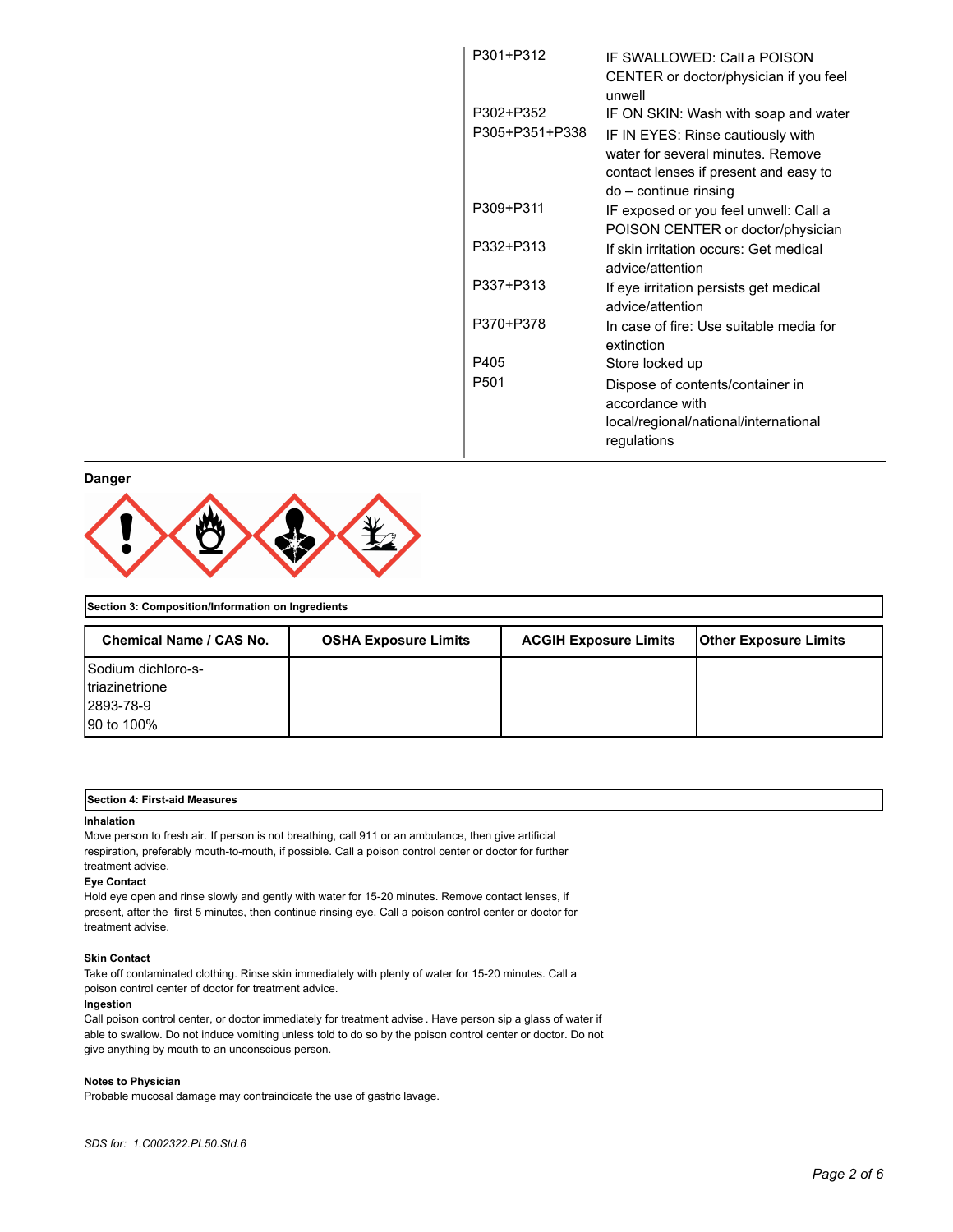## **Section 5: Fire-fighting Measures**

**Suitable Extinguishing Media** Flood with water.

#### **Unsuitable Extinguishing Media**

Do not use ABC fire extinguishers. Do not use dry chemicals, carbon dioxide, or halogenated extinguishing agents.

## **Specific Hazards Arising from the Chemical**

Negligible fire hazard. If heated by outside source to temperatures above 240°C (464°F), this product will undergo decomposition with the evolution of noxious gases but no visible flame. Wet material may generate nitrogen trichloride, an explosion hazard.

## **Special Protective Equipment and Precautions for Firefighters**

Consider evacuation of personnel located downwind. Keep unnecessary people away, isolate hazard area and deny entry. Move container from fire area if it can be done without risk. Avoid inhalation of material or combustion by-products. Stay upwind and keep out of low areas. Wear NIOSH approved positivepressure self-contained breathing apparatus operated in pressure demand mode. Material which appears undamaged except for being damp on the outside, should be opened and inspected immediately. DO NOT attempt to reseal contaminated drums. Damp material should be neutralized to a non-oxidizing state.

### **Section 6: Accidental Release Measures**

Keep unnecessary people away, isolate hazard area and deny entry . DO NOT add water to spilled material. DO NOT use floor sweeping compounds to clean up spills. Sweep and scoop spilled material into clean, dedicated equipment. Every attempt should be made to avoid mixing spilled material with other chemicals or debris when cleaning up. DO NOT attempt to reseal contaminated drums. DO NOT transport wet or damp material. Damp material should be neutralized to a non-oxidizing state. Keep out of water supplies and sewers. Releases should be reported, if required, to appropriate agencies.

### **Section 7: Handling and Storage**

## **Precautions for safe handling**

Do not get in eyes, on skin, or on clothing. Avoid breathing vapors or dust when opening container. Avoid creation of dust. Wash thoroughly after handling. NEVER add water to this product. Always add product to large quantities of water. Use clean, dry utensils. Do not add the product to any dispensing device containing residuals of other products.

**Pesticide Storage:** Keep this product dry in a tightly sealed container when not in use. Store in a cool, dry, well ventilated area away from heat or open flame. In case of decomposition, isolate container (if possible) and flood area with large amounts of water to dissolve all material before discarding the container.

| <b>Section 8: Exposure Control/Personal Protection</b> |                             |                              |                              |
|--------------------------------------------------------|-----------------------------|------------------------------|------------------------------|
|                                                        |                             |                              |                              |
| <b>Chemical Name / CAS No.</b>                         | <b>OSHA Exposure Limits</b> | <b>ACGIH Exposure Limits</b> | <b>Other Exposure Limits</b> |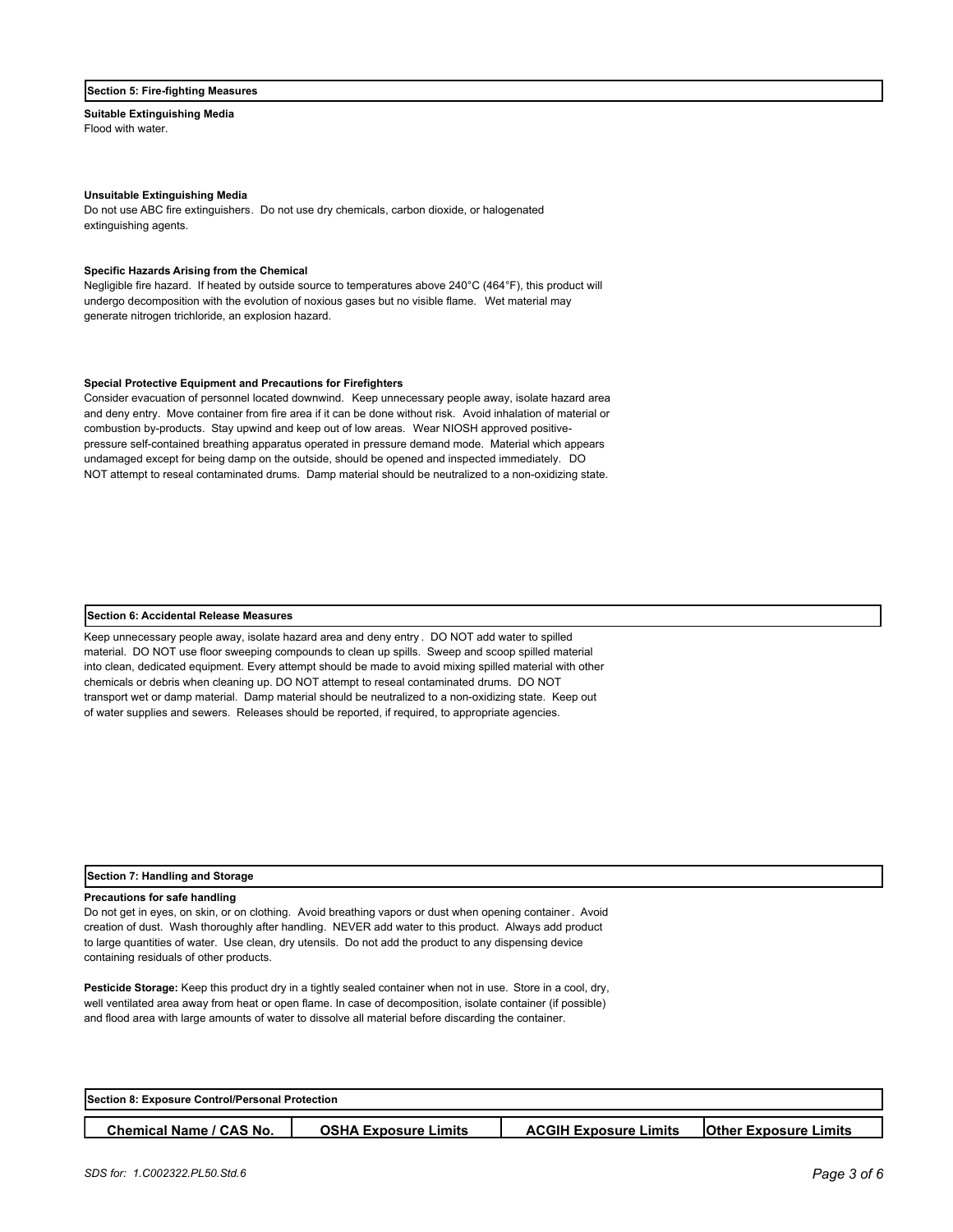| Sodium dichloro-s- |  |  |
|--------------------|--|--|
| triazinetrione     |  |  |
| 2893-78-9          |  |  |

# **Engineering Controls**

Use only in well-ventilated areas. Provide local exhaust ventilation where dust or mist may be generated. Ensure compliance with applicable exposure limits.

#### **Eye Protection**

Wear chemical safety goggles.

### **Skin and Body Protection**

Wear chemical resistant gloves. Wear protective clothing to minimize skin contact. When potential for contact with dry material exists, wear disposable coveralls suitable for dust exposure. Contaminated clothing should be removed and laundered before reuse.

## **Respiratory Protection**

A NIOSH approved respirator with N95 (dust, fume, mist) cartridges may be permissible under certain circumstances where airborne concentrations are expected to exceed exposure limits, or when symptoms have been observed that are indicative of overexposure.

#### **Other Protective Equipment**

Provide an emergency eye wash fountain and quick drench shower in the immediate work area.

**Section 9: Physical and Chemical Properties**

**Appearance:** Granules **Odor:** Chlorine-like odor **Vapor Pressure:** Unknown **Odor threshold:** Unknown **Vapor Density:** Unknown **pH:** 6.6 **Density:** 16.69 lbs/gallon **Melting point:** 464°F **Freezing point:** Unknown **Solubility: Unknown Boiling range:** Unknown **Flash point:** Unknown **Evaporation rate:** Unknown **Flammability: Unknown Explosive Limits:** Unknown **Specific Gravity** Unknown **Autoignition temperature:** Unknown **Decomposition temperature:** 464°F **Viscosity:** Unknown **Grams VOC less water:** Unknown

# **Section 10: Stability and Reactivity**

**Chemical Stability**

**STABLE** 

**Incompatible Materials:** 

Acids, ammonia, bases, floor sweeping compounds, calcium hypochlorite, reducing agents, organic solvents and compounds.

## **Conditions to Avoid:**

Do not get water inside container. Wet material may generate nitrogen trichloride, an explosion hazard. Avoid contact with easily oxidizable organic material.

## **Hazardous Decomposition Products:**

Chlorine, nitrogen, nitrogen trichloride, cyanogen chloride, oxides of carbon, phosgene.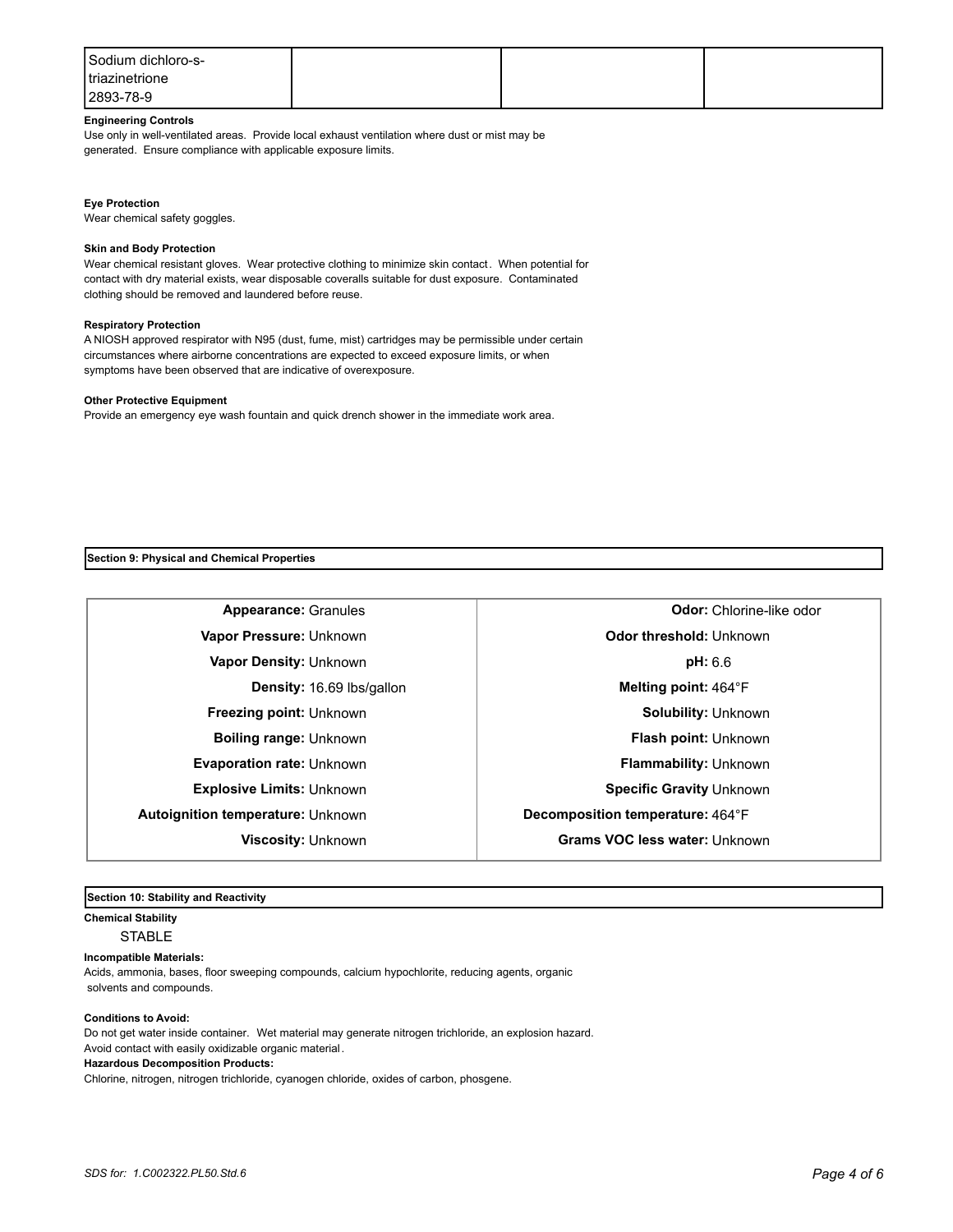# **Section 11: Toxicology Information**

# **Mixture Toxicity**

Oral Toxicity LD50: 756mg/kg

**Routes of Entry**

**Effects of Overexposure**

#### **Carcinogenicity**

This product does not contain any ingredients considered to be carcinogenic by NTP, IARC, or OSHA .

| Section 12: Ecological Information |                                                                                                                                                                                                                                                                                                                                                                                                                 |
|------------------------------------|-----------------------------------------------------------------------------------------------------------------------------------------------------------------------------------------------------------------------------------------------------------------------------------------------------------------------------------------------------------------------------------------------------------------|
| <b>Component Ecotoxicity</b>       |                                                                                                                                                                                                                                                                                                                                                                                                                 |
| Sodium dichloro-s-triazinetrione   | 96 Hr LC50 Lepomis macrochirus: 0.25 - 1 mg/L [static]; 96 Hr LC50 Lepomis<br>macrochirus: 0.207 - 0.389 mg/L [flow-through]; 96 Hr LC50 Oncorhynchus<br>mykiss: 0.176 - 0.267 mg/L [flow-through]; 96 Hr LC50 Oncorhynchus mykiss:<br>0.29 mg/L; 96 Hr LC50 Oncorhynchus mykiss: 0.13 - 0.36 mg/L [static]<br>48 Hr EC50 Daphnia magna: 0.00018 - 0.00021 mg/L; 48 Hr EC50 Daphnia<br>magna: 0.093 - 0.16 mg/L |

## **Section 13: Disposal Considerations**

**Pesticide Disposal:** Pesticide wastes may be hazardous. Improper disposal of excess pesticide, spray mixture or rinsate is a violation of Federal Law. If these wastes cannot be disposed of by use according to label instructions, contact your State Pesticide or Environmental Control Agency, or the Hazardous Waste Representative at the nearest EPA Regional Office for guidance .

**Container Disposal:** Nonrefillable container. Do not reuse or refill this container. Triple rinse (or equivalent) promptly after emptying. Offer for recycling, if available or reconditioning if appropriate or puncture and dispose of in a sanitary landfill, or by other procedures approved by state and local authorities.

| Section 14: Transportation Information |                                                     |
|----------------------------------------|-----------------------------------------------------|
| UN Code: UN2465                        | Proper Shipping Name: DICHLOROISOCYANURIC ACID, DRY |
| <b>Hazard Class: 5.1</b>               | Package Group: II                                   |
| Section 15: Regulatory Information     |                                                     |

EPA Reg. No. 57787-6

## **FIFRA Information:**

This chemical is a pesticide product registered by the Environmental Protection Agency and is subject to certain labeling requirements under federal pesticide law. These requirements differ from the classification criteria and hazard information required for safety data sheets, and for workplace labels of non-pesticide chemicals. Following is the hazard information as required on the pesticide label:

# **DANGER**

Corrosive: Causes irreversible eye damage. May be fatal if inhaled. Harmful or fatal if swallowed or absorbed through skin. This pesticide is toxic to fish and aquatic organisms.